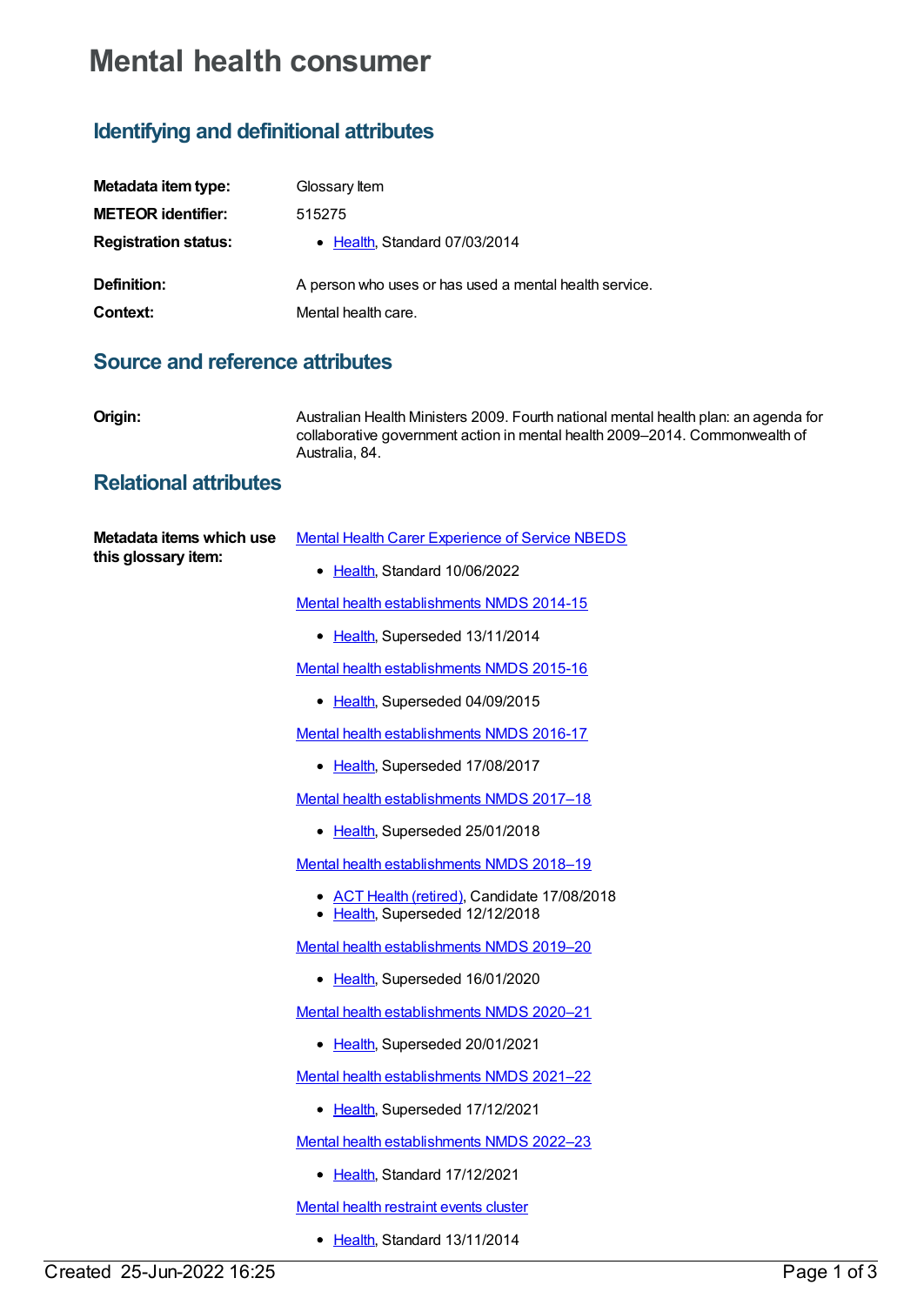Mental health [seclusion](https://meteor.aihw.gov.au/content/558137) and restraint NBEDS 2015-

[Health](https://meteor.aihw.gov.au/RegistrationAuthority/12), Standard 13/11/2014

Specialised mental health service [organisation—consumer](https://meteor.aihw.gov.au/content/529099) representation arrangements indicator

- ACT Health [\(retired\)](https://meteor.aihw.gov.au/RegistrationAuthority/9), Candidate 17/08/2018
- [Health](https://meteor.aihw.gov.au/RegistrationAuthority/12), Standard 07/03/2014

Specialised mental health service [organisation—consumer](https://meteor.aihw.gov.au/content/529103) representation arrangements indicator, code N

- ACT Health [\(retired\)](https://meteor.aihw.gov.au/RegistrationAuthority/9), Candidate 17/08/2018
- [Health](https://meteor.aihw.gov.au/RegistrationAuthority/12), Standard 07/03/2014

Specialised mental health service [organisation—use](https://meteor.aihw.gov.au/content/528995) of formal complaints mechanism for consumer participation arrangements indicator

• [Health](https://meteor.aihw.gov.au/RegistrationAuthority/12), Standard 07/03/2014

Specialised mental health service [organisation—use](https://meteor.aihw.gov.au/content/564670) of formal complaints mechanism for consumer participation arrangements indicator

- ACT Health [\(retired\)](https://meteor.aihw.gov.au/RegistrationAuthority/9), Candidate 17/08/2018
- [Health](https://meteor.aihw.gov.au/RegistrationAuthority/12), Standard 13/11/2014

Specialised mental health service [organisation—use](https://meteor.aihw.gov.au/content/529180) of formal complaints mechanism for consumer participation arrangements indicator, code N

• [Health](https://meteor.aihw.gov.au/RegistrationAuthority/12), Superseded 13/11/2014

Specialised mental health service [organisation—use](https://meteor.aihw.gov.au/content/564674) of formal complaints mechanism for consumer participation arrangements indicator, code N

- ACT Health [\(retired\)](https://meteor.aihw.gov.au/RegistrationAuthority/9), Candidate 17/08/2018
- [Health](https://meteor.aihw.gov.au/RegistrationAuthority/12), Standard 13/11/2014

Specialised mental health service [organisation—use](https://meteor.aihw.gov.au/content/529002) of formal participation policy for consumer participation arrangements indicator

- ACT Health [\(retired\)](https://meteor.aihw.gov.au/RegistrationAuthority/9), Candidate 17/08/2018
- [Health](https://meteor.aihw.gov.au/RegistrationAuthority/12), Standard 07/03/2014

Specialised mental health service [organisation—use](https://meteor.aihw.gov.au/content/529185) of formal participation policy for consumer participation arrangements indicator, code N

- ACT Health [\(retired\)](https://meteor.aihw.gov.au/RegistrationAuthority/9), Candidate 17/08/2018
- [Health](https://meteor.aihw.gov.au/RegistrationAuthority/12), Standard 07/03/2014

Specialised mental health service [organisation—use](https://meteor.aihw.gov.au/content/528993) of regular consumer experience surveys for consumer participation arrangements indicator

- ACT Health [\(retired\)](https://meteor.aihw.gov.au/RegistrationAuthority/9), Candidate 17/08/2018
- [Health](https://meteor.aihw.gov.au/RegistrationAuthority/12), Standard 07/03/2014

Specialised mental health service [organisation—use](https://meteor.aihw.gov.au/content/529170) of regular consumer experience surveys for consumer participation arrangements indicator, code N

- ACT Health [\(retired\)](https://meteor.aihw.gov.au/RegistrationAuthority/9), Candidate 17/08/2018
- [Health](https://meteor.aihw.gov.au/RegistrationAuthority/12), Standard 07/03/2014

Specialised mental health service [organisation—use](https://meteor.aihw.gov.au/content/529014) of regular discussion groups for consumer participation arrangements indicator

- ACT Health [\(retired\)](https://meteor.aihw.gov.au/RegistrationAuthority/9), Candidate 17/08/2018
- [Health](https://meteor.aihw.gov.au/RegistrationAuthority/12), Standard 07/03/2014

Specialised mental health service [organisation—use](https://meteor.aihw.gov.au/content/529224) of regular discussion groups for consumer participation arrangements indicator, code N

• ACT Health [\(retired\)](https://meteor.aihw.gov.au/RegistrationAuthority/9), Candidate 17/08/2018